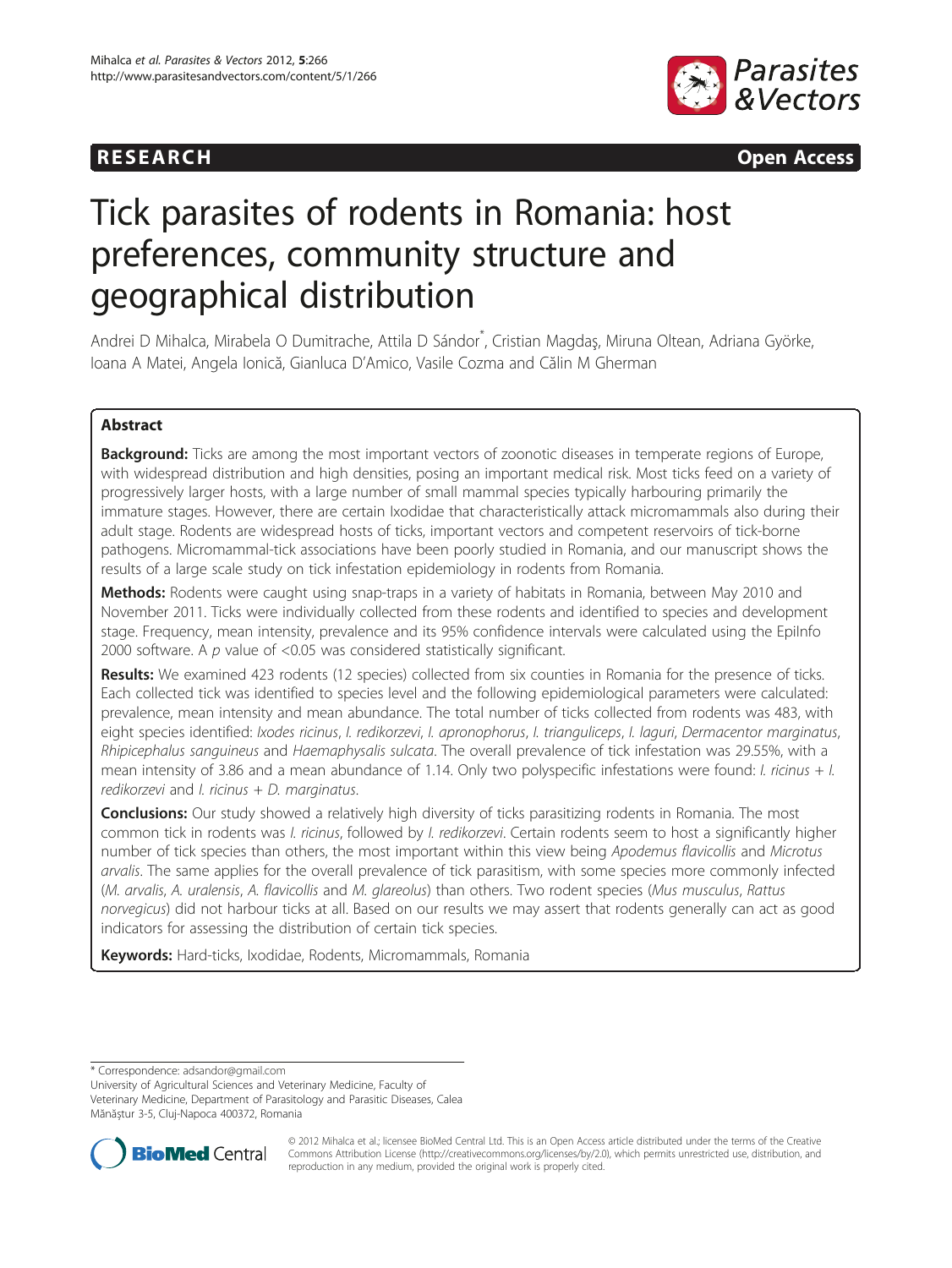# <span id="page-1-0"></span>Background

Rodents (Order Rodentia) are usually small-sized mammals with a worldwide distribution, accounting for over 40% of all mammal species. Rodents are both widespread and abundant, as are their associated ticks. Thus, mainly from a human health perspective, the rodent-tick associations have a huge importance in most ecosystems [[1\]](#page-5-0). Besides their role as tick hosts, rodents serve as reservoirs of tick-borne pathogens, hence increasing their importance in the eco-epidemiology of diseases like Lyme borreliosis, rickettsiosis, babesiosis, ehrlichiosis or tularaemia [[1-3\]](#page-5-0).

Most of the hard ticks feeding on rodents follow a threehost life cycle (i.e. each of the active stages - larva, nymph and adult - feeds on a different host individual). Usually, these ticks feed on a variety of progressively larger hosts, meaning that a large number of small mammal species typically harbour the immature stages [[1](#page-5-0)]. On the other hand, there are certain Ixodidae that characteristically attack micromammals also during their adult stage. One of the most comprehensive reviews on micromammal-tick associations [\[1](#page-5-0)] lists 14 species of adult Ixodidae parasitic on rodents (Anomalohimalaya cricetuli, A. lama, A. lotozskyi, Haemaphysalis verticalis, Ixodes angustus, I. apronophorus, I. crenulatus, I. laguri, I. nipponensis, I. occultus, I. pomerantzevi, I. redikorzevi, I. trianguliceps, Rhipicephalus fulvus). However, the variety of species parasitizing rodents as immature stages is much higher [[1\]](#page-5-0).

The importance of hard-ticks in the epidemiology of several human vector-borne infections has received considerable attention in recent years and will certainly offer an opportunity for new studies in the years to come. The ecology of tick-borne infections is a popular field in parasitology and besides the research focused on the molecular epidemiology of tick-borne pathogens, studies on host preferences, seasonal variation and community structure are nevertheless important. From their reservoir-host perspective, rodents are known to act as key ecological links in the very complex transmission chains of tick-borne diseases as Lyme borreliosis or viral encephalitis [\[1,4\]](#page-5-0).

Romania has an outstanding position in terms of biodiversity, being the only European country with five ecoregions on its territory [[5](#page-5-0)]. This unique situation created a wide range of habitats and is mirrored by the number of mammal species present (112 species) [\[6](#page-5-0)]. Moreover, Romania not only holds this high biodiversity (especially among rodents [\[7](#page-5-0)]), but has nearly half of its human population living and working in rural areas and maintaining close contacts with nature [\[8](#page-5-0)], creating an interesting situation for epidemiological processes. Thirty-two species of wild rodents are known to occur in Romania [\[6\]](#page-5-0). Both this habitat variety and available host diversity [\[9\]](#page-5-0) account for relatively high tick species diversity in Romania (25 species) [[10](#page-5-0)], as compared to neighbouring countries [[11](#page-5-0)]. However, micromammal-tick associations have been poorly studied in Romania despite the importance of each in the ecology of public pathogens. In this context, our manuscript shows the results of a study of tick infestation epidemiology in rodents from Romania.

| <b>Species</b>               | <b>By County</b>                                                    | <b>By Month</b>                                                                                               |  |
|------------------------------|---------------------------------------------------------------------|---------------------------------------------------------------------------------------------------------------|--|
| Apodemus agrarius (n=94)     | Buzău (n=2) Cluj (n=72)<br>Constanța (n=3) Mureș (n=17)             | April (n=5) May (n=4) August (n=3) September (n=27)<br>October (n=47) December (n=8)                          |  |
| Apodemus flavicollis (n=51)  | Bacău (n=1) Cluj (n=17)<br>Mureș (n=28) Tulcea (n=5)                | April (n=4) May (n=8) August (n=12) September (n=6)<br>October (n=15)                                         |  |
| Apodemus sylvaticus (n=22)   | Cluj (n=8) Constanța (n=10)<br>Mures ( $n=3$ ) Tulcea ( $n=1$ )     | April ( $n=3$ ) May ( $n=3$ ) June ( $n=1$ ) September ( $n=2$ )<br>October (n=10) December (n=3)             |  |
| Apodemus uralensis (n=24)    | Constanța (n=18) Harghita (n=2)<br>Mures ( $n=2$ ) Tulcea ( $n=2$ ) | April ( $n=5$ ) May ( $n=2$ ) October ( $n=17$ )                                                              |  |
| Myodes glareolus (n=32)      | Cluj ( $n=6$ ) Mures ( $n=26$ )                                     | May ( $n=2$ ) August ( $n=7$ ) October ( $n=23$ )                                                             |  |
| Micromys minutus $(n=11)$    | Cluj (n=7) Constanta (n=3)<br>Tulcea $(n=1)$                        | April ( $n=1$ ) July ( $n=1$ ) October ( $n=8$ ) December ( $n=1$ )                                           |  |
| Microtus arvalis (n=54)      | Cluj (n=5) Constanța (n=39)<br>Mures $(n=10)$                       | April (n=1) May (n=4) June (n=2) August (n=3) September (n=1)<br>October (n=41) November (n=1) December (n=1) |  |
| Microtus subterraneus (n=49) | Cluj (n=44) Harghita (n=1)<br>Mures $(n=4)$                         | May ( $n=5$ ) June ( $n=1$ ) August ( $n=1$ ) September ( $n=21$ )<br>October (n=18) December (n=5)           |  |
| Mus musculus $(n=53)$        | Cluj (n=47) Harghita (n=5)<br>Mures $(n=1)$                         | Aprilie (n=3) May (n=2) June (n=1) August (n=2) September (n=25)<br>October (n=15) November (n=5)             |  |
| Mus spicilegus $(n=8)$       | Bacău (n=1) Cluj (n=1)<br>Constanța (n=1) Tulcea (n=5)              | April ( $n=2$ ) July ( $n=5$ ) September ( $n=1$ )                                                            |  |
| Rattus norvegicus (n=12)     | Cluj (n=10) Harghita (n=1)<br>Mures $(n=1)$                         | April ( $n=1$ ) June ( $n=1$ ) July ( $n=1$ ) September ( $n=1$ )<br>October (n=5) November (n=3)             |  |
| Spermophilus citellus (n=13) | Constanta (n=1) Tulcea (n=12)                                       |                                                                                                               |  |

Table 1 Rodent species collected (total number, number by county and by month)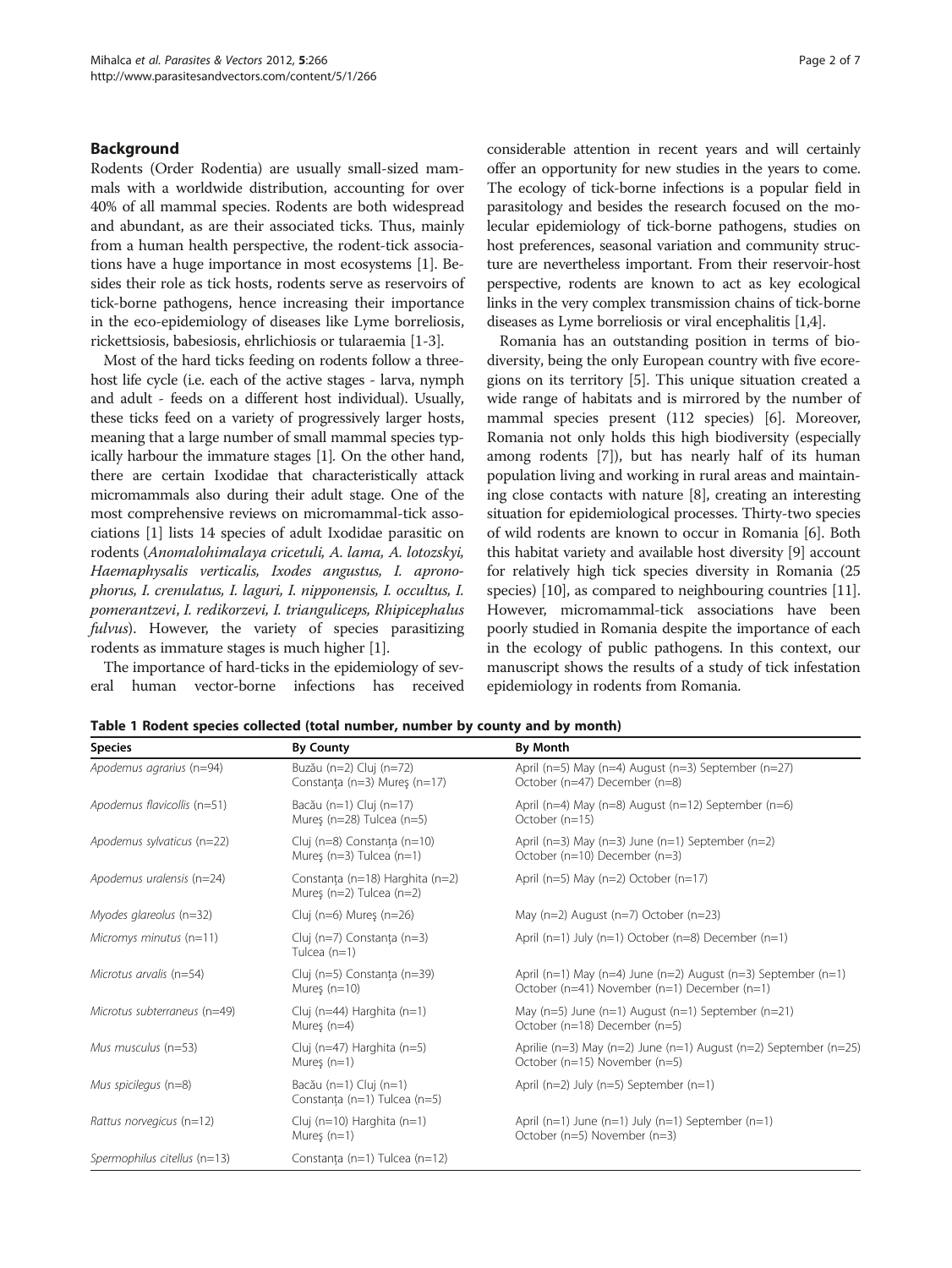<span id="page-2-0"></span>

## Methods

423 rodents from 12 species (Table [1](#page-1-0)) were collected from a variety of habitats in Romania between May 2010 and November 2011 (Figure 1). Rodents were caught using overnight snap-traps with peanut butter or chocolate bait. The traps were controlled early in the morning and the captured animals were immediately transferred to individual plastic zip bags and frozen. Each individual rodent was carefully checked for the presence of ectoparasites under a dissection microscope in the laboratory. All collected ticks were fixed in 70% ethanol for subsequent examination. Identification to species level was done according to morphological keys [[12,13\]](#page-5-0). Identification of rodent species was carried out according to Aulaigner et al. 2009 [\[14](#page-5-0)]. Digital maps were created using ArcGis/ArcMap 9.2 (ESRI, © 1999– 2006). The following epidemiological parameters were calculated: prevalence (per cent of infested animals from the total number of examined animals), mean intensity (total number of ticks collected per total number of infested animals) and mean abundance (total number of ticks collected per total number of examined animals) [[15](#page-5-0)]. Frequency, prevalence and its 95% confidence intervals were calculated using the EpiInfo 2000 software. A p value of <0.05 was considered statistically significant.

# Results

From the total of 423 examined animals, 125 (29.55%) harboured ticks with a mean intensity of 3.86 and a mean abundance of 1.14 (Table [2\)](#page-3-0). The highest prevalence of tick infestation was found in Microtus arvalis (70.37%) while two species did not harbour ticks at all (Mus musculus, Rattus norvegicus). The highest intensity was found in Apodemus agrarius (7.10) and the highest mean abundance in *M. arvalis* (2.87).

The total number of ticks collected from rodents was 483, with eight species identified (Table [3](#page-3-0)). The dominant species was I. ricinus (71.01%), followed by I. redikorzevi (23.60%) and I. apronophorus (2.48%). The other 5 species accounted each for less than 1.5% from the total of the collected ticks. The majority of I. ricinus collected were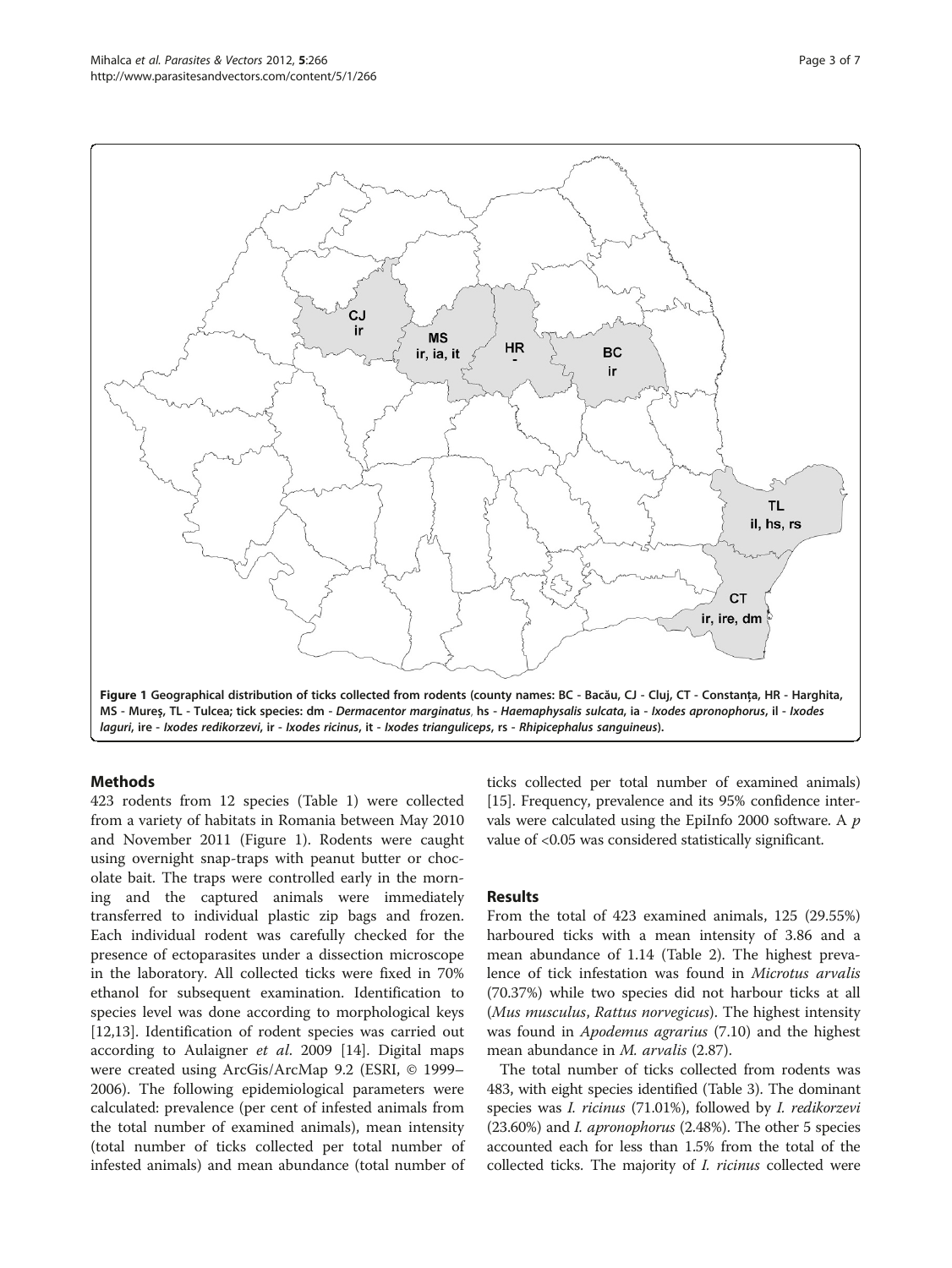| Host                  | Examined (n) | With ticks (n) | Prevalence (%) | Intensity (range; mean±sd) | Abundance (mean±sd) |
|-----------------------|--------------|----------------|----------------|----------------------------|---------------------|
| Apodemus agrarius     | 94           | 21             | 22.34          | 1-67; 7.10±14.16           | $1.59 \pm 7.21$     |
| Apodemus flavicollis  | 51           | 26             | 50.98          | $1-12$ ; $3.65\pm3.24$     | $1.86 \pm 2.94$     |
| Apodemus sylvaticus   | 22           | 4              | 18.18          | $1-5$ ; $2.50 \pm 1.91$    | $0.45 \pm 1.22$     |
| Apodemus uralensis    | 24           | 13             | 54.17          | $1-6$ ; $2.69 \pm 1.97$    | $1.46 \pm 1.98$     |
| Myodes glareolus      | 32           | 16             | 50.00          | $1-4; 1.69 \pm 1.01$       | $0.84 \pm 1.11$     |
| Micromys minutus      | 11           | 2              | 18.18          | $1; 1.00 \pm 0.00$         | $0.18 \pm 0.40$     |
| Microtus arvalis      | 54           | 38             | 70.37          | 1-25; 4.08±4.25            | $2.87 + 4.01$       |
| Microtus subterraneus | 49           | 2              | 4.08           | $2; 2.00 \pm 0.00$         | $0.08 \pm 0.40$     |
| Mus musculus          | 53           | $\mathbf{0}$   | 0.00           | ۰                          |                     |
| Mus spicilegus        | 8            |                | 12.50          | $1; 1.00 \pm 0.00$         | $0.13 \pm 0.35$     |
| Rattus norvegicus     | 12           | 0              | 0.00           |                            |                     |
| Spermophilus citellus | 13           | $\overline{2}$ | 15.38          | $1-4$ ; $2.50\pm2.12$      | $0.38 \pm 1.12$     |
| Total                 | 423          | 125            | 29.55          | $1-67; 3.86 \pm 6.58$      | $1.14 \pm 3.98$     |

<span id="page-3-0"></span>Table 2 Prevalence, intensity and abundance of hard-tick parasitism in rodents by host species

larvae (76.97%), while in case of I. redikorzevi, nymphs were predominant (82.46%).

The highest overall prevalence was recorded for I. ricinus (20.57% of rodents infested) followed by I. redikorzevi (7.09%). All other ticks species had prevalences below 0.5% (Table 4). Only two hosts had polyspecific parasitism, with I. ricinus + I. redikorzevi and I. ricinus + Dermacentor marginatus respectively.

The highest number of host species was recorded for I. ricinus (8 host species) followed by I. redikorzevi (3 host species) and *Rhipicephalus sanguineus* (2 host species). All the other tick species were found only on a single host species (Table [5\)](#page-4-0). Adult ticks (regardless of the species) were found on 5 host species, nymphs on 6 host species and larvae on 7 species (Table [5\)](#page-4-0).

Table 3 Developmental stage distribution of ticks feeding on rodents in Romania (number and percentage of all collected)

| <b>Tick species</b>         | Total<br>number of<br>ticks | <b>Adults</b> | <b>Nymphs</b> | Larvae      |
|-----------------------------|-----------------------------|---------------|---------------|-------------|
| Ixodes ricinus              | 343 (71.01)                 | 16 (4.66)     | 63 (18.37)    | 264 (76.97) |
| Ixodes redikorzevi          | 114 (23.60)                 | 20 (17.54)    | 94 (82.46)    | 0(0.00)     |
| Ixodes laguri               | 1(0.21)                     | 1(100)        | 0(0.00)       | 0(0.00)     |
| Ixodes apronophorus         | 12 (2.48)                   | 0(0.00)       | 0(0.00)       | 12 (100)    |
| Ixodes trianguliceps        | 2(0.41)                     | 1(50.00)      | 0(0.00)       | 1 (50.00)   |
| Dermacentor<br>marginatus   | 1(0.21)                     | 1(100)        | 0(0.00)       | 0(0.00)     |
| Rhipicephalus<br>sanguineus | 6(1.24)                     | 0(0.00)       | 2(33.33)      | 4(66.67)    |
| Haemaphysalis sulcata       | 4(0.83)                     | 0(0.00)       | 0(0.00)       | 4(100)      |
| Total                       | 483 (100)                   | 39 (8.07)     | 159 (32.92)   | 285 (59.01) |

The regional distribution of ticks parasitizing rodents shows that certain species were found in both examined regions (i.e. I. ricinus central and south-eastern Romania), while others were restricted to the central part (I. apronophorus, I. trianguliceps) or the south-eastern part (I. laguri, Haemaphysalis sulcata, R. sanguineus, I. redikorzevi) (Figure [1\)](#page-2-0).

# **Discussion**

## Host preferences

In the case of Lyme borreliosis, small mammals are the vertebrate group that has been the most extensively investigated up to now, mainly because they can be easily captured in large numbers, handled and maintained

Table 4 Prevalence of developmental stages by tick species (number and percentage of all collected)

| <b>Tick species</b>         | Number<br>of rodents<br>infested | Host with<br>adults | Host with<br>nymphs | Host with<br>larvae |
|-----------------------------|----------------------------------|---------------------|---------------------|---------------------|
| Ixodes ricinus              | 87 (20.57)                       | 6(6.90)             | 28 (32.18)          | 64 (73.56)          |
| Ixodes redikorzevi          | 30 (7.09)                        | 12 (40.00)          | 23 (76.67)          | 0(0.00)             |
| Ixodes laquri               | 1(0.24)                          | 1(100.0)            | 0(0.00)             | 0(0.00)             |
| Ixodes<br>apronophorus      | 2(0.47)                          | 0(0.00)             | 0(0.00)             | 2(100)              |
| Ixodes trianguliceps        | 1(0.24)                          | 1(100)              | 0(0.00)             | 1(100)              |
| Dermacentor<br>marginatus   | 1(0.24)                          | 1(100)              | 0(0.00)             | 0(0.00)             |
| Rhipicephalus<br>sanguineus | 2(0.47)                          | 0(0.00)             | 2(100)              | 1(50.00)            |
| Haemaphysalis<br>sulcata    | 1(0.24)                          | 0(0.00)             | 0(0.00)             | 1(100)              |
| Total                       | 125 (29.55)*                     | 21 (16.80)          | 53 (42.40)          | 69 (55.20)          |

\*2 animals with polyspecific infestation.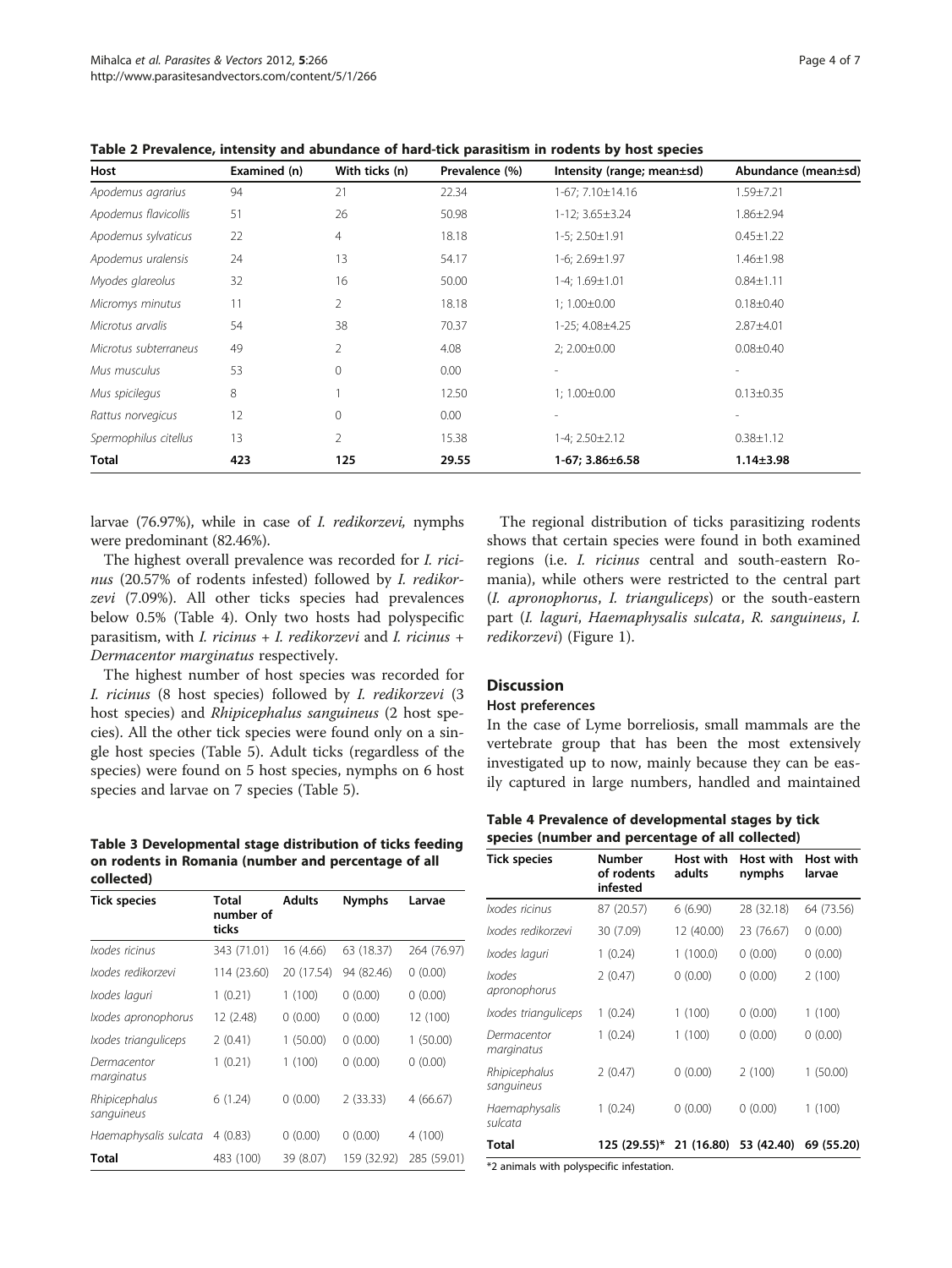<span id="page-4-0"></span>Table 5 Tick-rodent associations in Romania

| <b>Tick species</b>      | <b>Hosts for adults</b> | Hosts for nymphs         | <b>Hosts for larvae</b>     | Host species                    |
|--------------------------|-------------------------|--------------------------|-----------------------------|---------------------------------|
| Ixodes ricinus           | Aa, Mm, Ma              | Aa, Af, As, Au, Ma       | Aa, Af, As, Au, Mg, Ma, Msu | Aa, Af, As, Au, Ma, Mg, Mm, Msu |
| Ixodes redikorzevi       | Au. Ma. Mm              | Au. Ma                   |                             | Au, Ma, Mm                      |
| Ixodes laguri            | Sc                      |                          |                             | Sc                              |
| Ixodes apronophorus      |                         | ۰                        | Аf                          | Af                              |
| Ixodes trianguliceps     | Msu                     | $\overline{\phantom{a}}$ | Msu                         | Msu                             |
| Dermacentor marginatus   | Мa                      |                          |                             | Мa                              |
| Rhipicephalus sanguineus |                         | Af, Msp                  | Аf                          | Af, Msp                         |
| Haemaphysalis sulcata    |                         |                          | Sc                          | Sc                              |
| <b>Total</b>             | Aa, Mm, Ma, Msu, Sc     | Aa, Af, As, Au, Ma, Msp  | Aa, Af, As, Au, Mg, Ma, Msu |                                 |

Aa - Apodemus agrarius; Af - Apodemus flavicollis; As - Apodemus sylvaticus; Au - Apodemus uralensis; Mg - Myodes glareolus; Mm - Micromys minutus; Ma - Microtus arvalis; Msu - Microtus subterraneus; Msp - Mus spicilegus; Sc - Spermophilus citellus.

in the laboratory [[2\]](#page-5-0). The main reservoir hosts for Borrelia burgdorferi sensu lato (s.l.) in Europe are A. agrarius, A. flavicollis, A. sylvaticus and Myodes glareolus. Moreover, certain genospecies of this pathogen (i.e. Borrelia afzelii) are cycled almost exclusively by rodents [[2\]](#page-5-0). The ecological importance of reservoir hosts is greater if they are also common hosts to competent vector ticks. For instance, several vertebrate species were experimentally demonstrated to be competent reservoir hosts but their role as hosts to competent vector ticks is less important (i.e. R. norvegicus, R. rattus, Sciurus vulgaris, Glis glis [\[2](#page-5-0)]. Our study suggests that certain rodent species are more prone to be attacked by ticks than others. In species like M. arvalis, A. uralensis, A. flavicollis and M. glareolus the overall prevalence of parasitism with hard ticks was more than 50%. On the other hand, we found lower prevalence in A. agrarius, A. sylvaticus, Micromys minutus, Mus spicilegus and Spermophilus citellus even if sympatric with other infested hosts species. Interestingly, very abundant synanthropic rodent species like *M. musculus* and *R. norvegicus* were not harbouring ticks at all.

In a similar study from France, the overall prevalence of tick burden in micromammals was 25.19%, with I. ricinus being the dominant tick-parasite [\[16](#page-5-0)]. The authors found the highest prevalence in M. arvalis (31.58%), followed by A. sylvaticus (22.73%), M. agrestis  $(16.13%)$  and *M. glareolus*  $(14.16%)$ . In the Netherlands [[17\]](#page-5-0), variable prevalences (19-56%) of tick parasitism in A. sylvaticus were reported during spring and summer and the only tick species found was *I. ricinus*. It seems also that the most important reservoir hosts for the Lyme borreliosis agent are usually infested with a higher number of ticks than other rodent species. Higher mean intensity and abundance were found in A. agrarius, A. flavicollis, A. sylvaticus, A. uralensis and M. arvalis while in other host species these parameters were lower (i.e. Mus spicilegus, Micromys minutus).

# Community and population structure

Another important aspect is the tick species diversity found in our study. Most published data on ticks of rodents from Europe report few species. A survey on 799 micromammals in France revealed the presence of only two tick species: *I. ricinus* and *I. trianguliceps* [\[16](#page-5-0)]. In the Netherlands, only *I. ricinus* was reported from rodents [[16](#page-5-0)], while in rodents from Russia four tick species were found [[18](#page-5-0)]. In a multinational study (Germany, Slovakia and Romania) on the epidemiology of TBE virus, the authors reported only I. ricinus on A. flavicollis, A. sylvaticus, A. uralensis and M. glareolus and I. trianguliceps on Microtus subterraneus [\[19\]](#page-5-0). In a study from Germany, out of 11,680 ticks collected from rodents (A. flavicollis, A. sylvaticus and M. glareolus), 97.9% were I. ricinus, while the rest were I. trianguliceps [\[20\]](#page-5-0).

All these data, together with other nation-wide surveys [[21\]](#page-5-0) add new evidence that the principal tick infesting rodents in Europe is mainly I. ricinus. Ixodes ricinus is also the most common tick feeding on humans [\[22](#page-6-0)], which may confer to rodents an important status as reservoir hosts for human diseases [[23\]](#page-6-0).

The host sharing by different tick species is important mainly for the bridging of microbial pathogens through the reservoir hosts. Although ticks specifically feeding on rodents (i.e. I. apronophorus, I. redikorzevi, I. trianguliceps) are attacking humans only exceptionally [\[24](#page-6-0)], they may maintain the infection cycle of their rodent host with certain pathogens. Subsequently, a more generalist tick (usually I. ricinus) can bridge the pathogens from these rodents to humans. Examples include B. burgdorferi s.l. isolated from *I. trianguliceps* [\[25\]](#page-6-0) and *I. redikorzevi* [[26](#page-6-0)] or the Omsk virus isolated from *I. apronophorus* [[27](#page-6-0)], all in Russia.

Assessing the age structure of tick populations infesting rodents, using the prevalence of each developmental stage showed a skewed age ratio towards immatures. In Germany, a study of the population structure of I.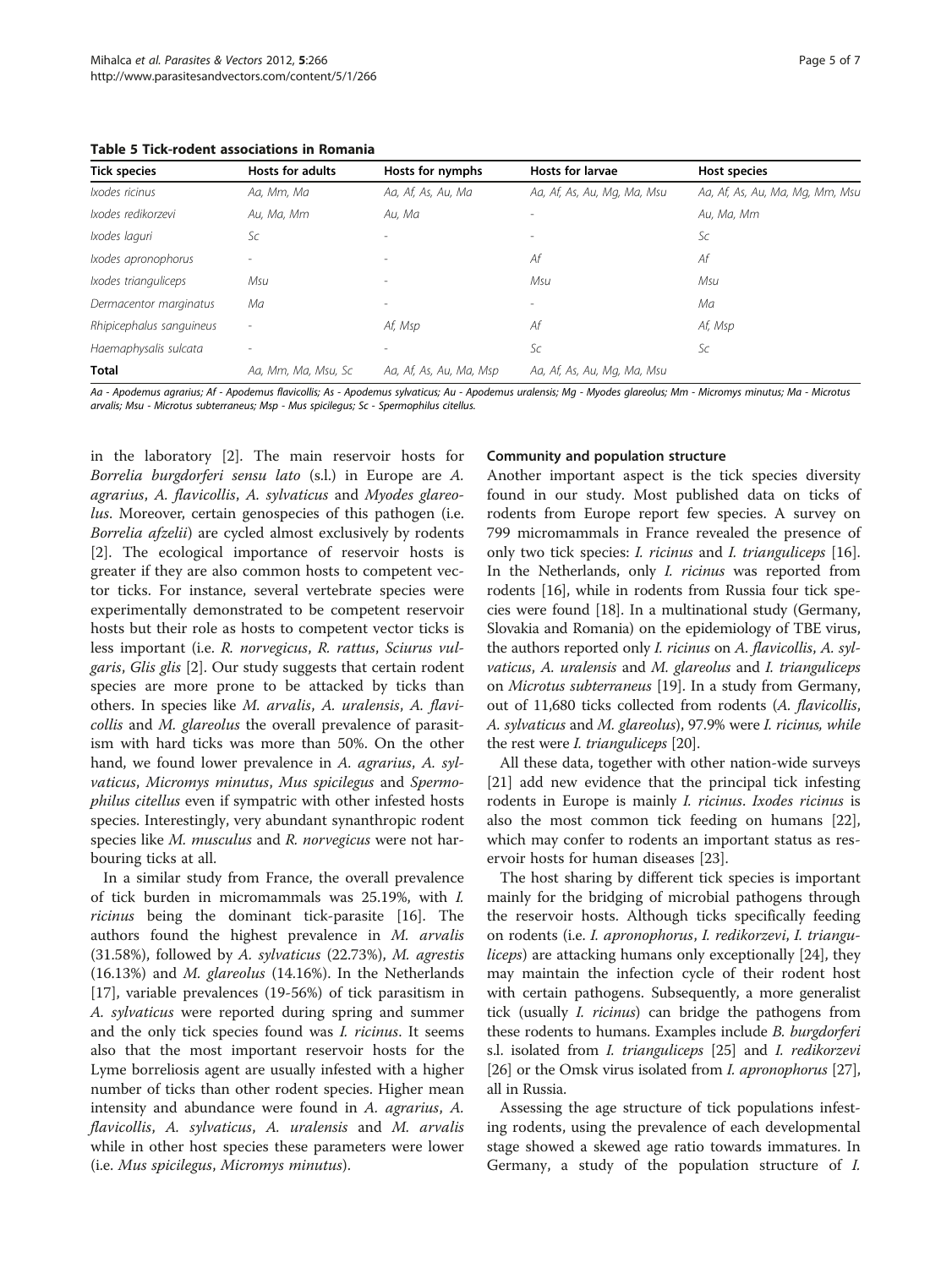<span id="page-5-0"></span>ricinus on three rodent species showed that 97.9% of all ticks were larvae, 2.0% nymphs, and 0.1% females [20]. A multinational study focusing on rodents' ticks in Central Europe found only larvae and nymphs [19]. In the case of I. ricinus, our study confirmed other general observations [13], according to which rodents are important hosts mainly for the immature stages of this tick. Although in our study we found adults of I. ricinus on 1.4% of the examined animals, interestingly, the majority of them were collected from M. arvalis. From 54 examined animals, four (7.4%) harboured adults of I. ricinus. This suggests that certain rodent species can act also as more common hosts for I. ricinus.

## Geographical distribution

According to a recent review [10], a number of tick species found in the present study have a widespread distribution in Romania (*I. ricinus*, *D. marginatus*), while others are restricted to the southern regions (I. laguri, H. sulcata, R. sanguineus). The results of tick community structures from rodents analysed in accordance with general distribution maps [10] show that rodents are a good marker for assessing the distribution of certain tick species, but more heterogeneous seasonal collection campaigns are required to draw reliable conclusions.

## Conclusions

Our study showed a relatively high diversity of ticks parasitizing rodents in Romania. The most common tick in rodents was I. ricinus, followed by I. redikorzevi. Certain rodents seem to host a significantly higher number of tick species than others, the most important within this view being Apodemus flavicollis and Microtus arvalis. The same applies for the overall prevalence of tick parasitism, with some species more commonly infected (M. arvalis, A. uralensis, A. flavicollis and M. glareolus) than others. Two rodent species (Mus musculus, Rattus norvegicus) did not harbour ticks at all. Based on our results we may assert that rodents generally can act as good indicators for assessing the distribution of certain tick species.

#### Competing interests

All authors have seen and approved the manuscript and declare that they have no competing interest.

#### Authors' contributions

MAD conceived the study and drafted the manuscript. DMA and MC identified the ticks. SDA contributed to study design and identified the small mammals. OM, MIA and IA examined the rodents and collected the ticks. GA performed the data analysis. DG collected the samples in the field. CV is the team coordinator, while GCM designed the study and coordinated the research grant. All authors read and approved the final manuscript.

#### Financial support

This study was supported by a research grant from the CNCSIS (84, 7/2010).

#### Acknowledgements

This study was funded from grant IDEI-PCCE CNCSIS 84, 7/2010. Kiss JB and Ionescu DT participated in the field work. We are grateful to ARBDD for promptly issuing the research permits and granting us to use their field stations.

#### Received: 25 September 2012 Accepted: 6 November 2012 Published: 21 November 2012

#### References

- Durden LA: Taxonomy, host associations, life cycles and vectorial importance of ticks parasitizing small mammals. Micromammals and Macroparasites From Evolutionary Ecology to Management, Springer-Verlag Tokyo: In S. Morand, B.R. Krasnov, R. Poulin (Eds.); 2006:91–102.
- 2. Gern L, Humair PF: Ecology of Borrelia burgdorferi sensu lato in Europe. CABI: In Lyme Borreliosis: Biology, Epidemiology and Control (Gray JS, Kahl O, Lane RS, Stanek G, editors); 2002:149–174.
- 3. Dantas-Torres F, Latrofa MS, Otranto D: Quantification of Leishmania infantum DNA in females, eggs and larvae of Rhipicephalus sanguineus. Parasit Vectors 2011, 4:56.
- 4. Kurtenbach K, Schäfer SM, de Michelis S, Etti S, Sewell HS: Borrelia burgdorferi sensu lato in the vertebrate host. CABI: In Lyme Borreliosis: Biology, Epidemiology and Control (Gray JS, Kahl O, Lane RS, Stanek G, eds); 2002:117–148.
- 5. Cogălniceanu D, Cogălniceanu CG: An enlarged European Union challenges priority settings in conservation. Biodiv Conserv 2010, 19:1471–1483.
- 6. Popescu A, Murariu D: [Fauna of Romania: Mammalia Vol. XVI., Fasc. 2: Rodentia]. [in Romanian]: Editura Academiei; 2001.
- 7. Krystufek B, Griffiths HI: Species richness and rarity in European rodents. Ecography 2002, 25:120–128.
- 8. Vincze M, Kerekes K: Impact of CAP's Pillars on Romanian Rural Employment. Debrecen: Proceedings of the Aspects and Visions of Applied Economics and Informatics Conference; 2009:1338–1351.
- 9. Doniță N, Popescu A, Paucă-Comănescu M, Mihăilescu S, Biriș IA: Habitats from Romania. Bucureşti: Editura Tehnică Silvică; 2005 [in Romanian].
- 10. Mihalca AD, Dumitrache MO, Magdaş C, Gherman CM, Domşa C, Mircean V, Ghira IV, Pocora V, Ionescu DT: Sikó Barabási S, Cozma V, Sándor AD: Synopsis of the hard-ticks (Acari: Ixodidae) of Romania with update on host associations and geographical distribution. Exp Appl Acarol 2012, 58:183–206.
- 11. Kolonin GV: Fauna of ixodid ticks of the world (Acari, Ixodidae); 2009. <http://www.kolonin.org>.
- 12. Feider Z: [Fauna of the Popular Republic of Romania. Volume 5/2. Acaromorpha, Suprafamily Ixodoidea]. [in Romanian]: Editura Academiei Republicii Populare Române, Bucuresti; 1965.
- 13. Nosek J, Sixl W: Central-European ticks (Ixodoidea). Mitt Abt Zool Landesmus Joanneum 1972, 1:61–92.
- 14. Aulagnier S, Haffner P, Mitchell-Jones AJ, Moutou F, Zima J: Mammals of Europe. London: North Africa and the Middle East. A&C Black; 2009.
- 15. Rózsa L, Reiczigel J, Majoros G: Quantifying parasites in samples of hosts. J Parasitol 2000, 86:228–232.
- 16. L'Hostis M, Dumon H, Fusade A, Lazareff S, Gorenflot A: Seasonal incidence of Ixodes ricinus ticks (Acari: Ixodidae) on rodents in western France. Exp Appl Acarol 1996, 20:359-356.
- 17. de Boer R, Hovius KE, Nohlmans MK, Gray JS: The woodmouse (Apodemus sylvaticus) as a reservoir of tick-transmitted spirochetes (Borrelia burgdorferi) in the Netherlands. Zentralbl Bakteriol 1993, 279:404–416.
- 18. Panina TV, Katelina AF: Ixodid ticks as parasites of the common red-backed vole (Clethrionomys glareolus). Tula: In Problems of Natural Focal Infections and Medical Geography Conference (Demianov AG et al. eds.); 1993:69–72.
- 19. de Mendonça PG, Benedek AM, Jurčovičová M: Molecular screening of European wild rodents for tick-borne encephalitis virus. Acta Zool Bulgar 2011, 63(2):195–197.
- 20. Kurtenbach K, Kampen H, Dizij A, Arndt S, Seitz HM, Schaible UE, Simon MM: Infestations of rodents with larval Ixodes ricinus (Acari, Ixodidae) is an important factor in the transmission cycle of Borrelia burgdorferi s.l. in German woodlands. J Med Entomol 1995, 32:807-817.
- 21. Mihalca AD, Gherman CM, Magdaş C, Dumitrache MO, Györke A, Sándor AD, Domşa C, Oltean M, Mircean V, Mărcuţan DI, D'Amico G, Păduraru AO, Cozma V: Ixodes ricinus is the dominant questing tick in forest habitats